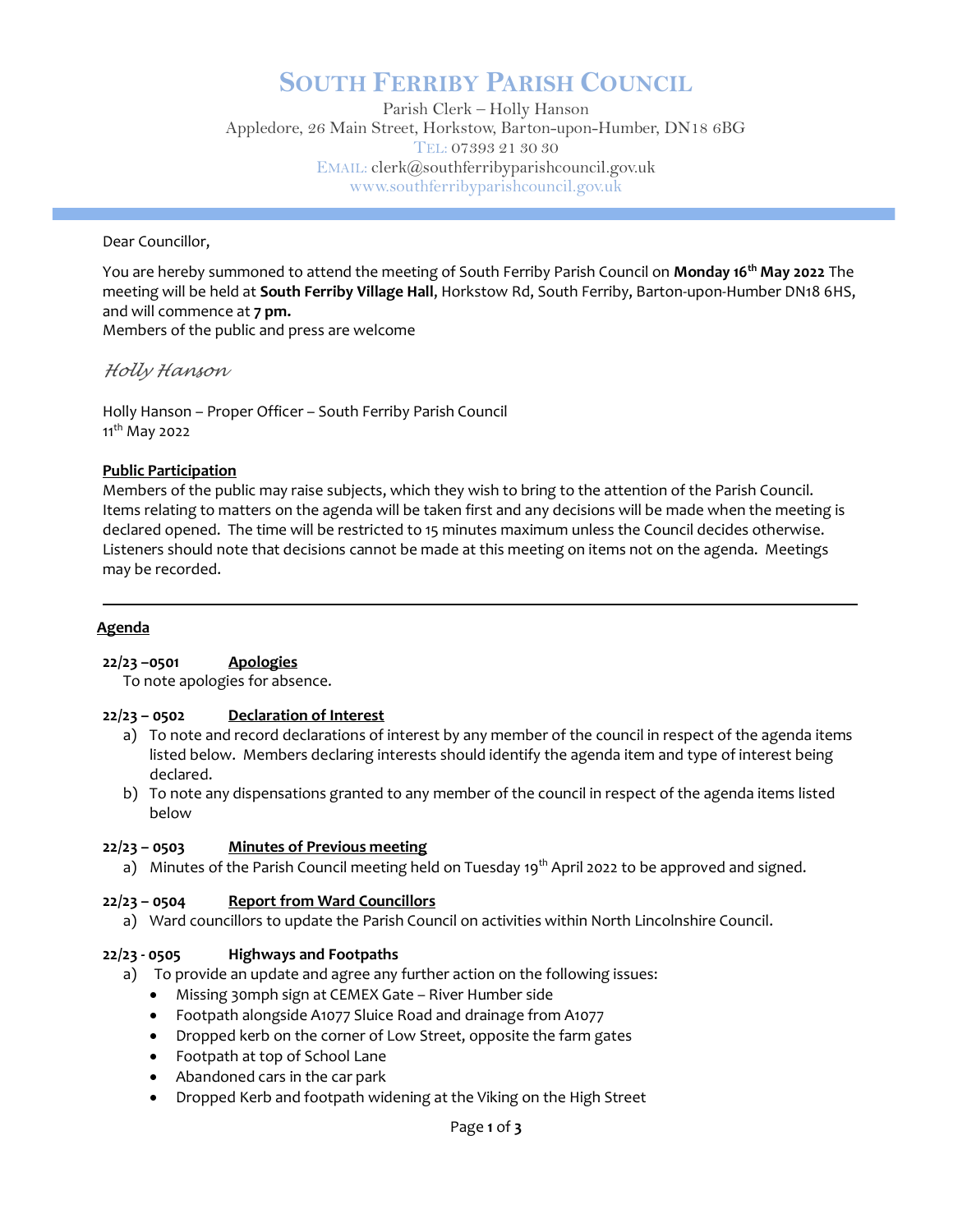- Potholes on Horkstow Road
- Road breaking up North End
- Parking at Queen Elizabeth Avenue
- b) To discuss the following items of items of highways correspondence:
	- I. Correspondence re parking on School Lane
		- II. Correspondence re Speed Limits

To discuss any other highways and footpath issues and resolve any action.

# 22/23 – 0506 Environment Matters – CEMEX, Flood Defences, Village Environment

- a) To update on any CEMEX matters
- b) To update on flood defence matters.
- c) To discuss village environment matters.

#### 22/23 – 0507 Wellbeing and Community Matters

- a) To provide an update on Community Wellbeing and Support Network
- b) To update on other Community Matters not otherwise on the agenda.

#### 22/23 -0508 Planning

- a) To discuss the following planning application and resolve any action:
	- i) .Application No: PA/2022/697

Proposal: Planning permission to make alterations to existing storage areas to provide ancillary accommodation

- Site Location: Anzac House, Sluice Road, South Ferriby, DN18 6JG
- b) To receive the following Planning Decision:
	- i) PA/2022/446 Planning permission to erect two single storey detached dwellings and two detached garages at Sel Rae, Old Post Office Lane, South Ferriby, DN18 6HH
- c) To discuss any other planning matters

#### 22/23 – 0509 Community Facilities and Open Space Management

- a) To agree any action required regarding management of Beulah Courts.
- b) To receive an update from Cllr Fisher regarding the monthly inspections of the playground equipment,
	- i) To discuss and resolve any action.
- c) Cllr Mouncey to update on flower beds and open space management.
	- i) To review sponsorship and spending to date
	- ii) To resolve budget for spending in the forthcoming month
- d) To discuss membership of the Working Party to engage and meet with the Bowls Club to discuss details of how the relationship between the two bodies will work going forward and resolve any action.
- e) To discuss the quote for cutting the grass at the Play Area and MUGA and resolve any action
- f) To discuss the revised quote for Verge Cutting and resolve any action
- g) To discuss replacement of gates to the Football Field and resolve any action.
- h) To discuss refurbishment of the bench on Middlegate Lane and resolve any action.
- i) To discuss any other Community Facilities and Open Space Management matters and resolve any action

#### $22/23 - 0510$  Jubilee

- a) To discuss purchase of commemorative item for the children of the Village and resolve any action.
- b) To discuss further contributions to the Jubilee Celebrations and resolve any action

## $22/23 - 0511$  Chairman's Allowance

a) To discuss and resolve the level of Allowance for the Office of Chairman for the forthcoming year and resolve any action.